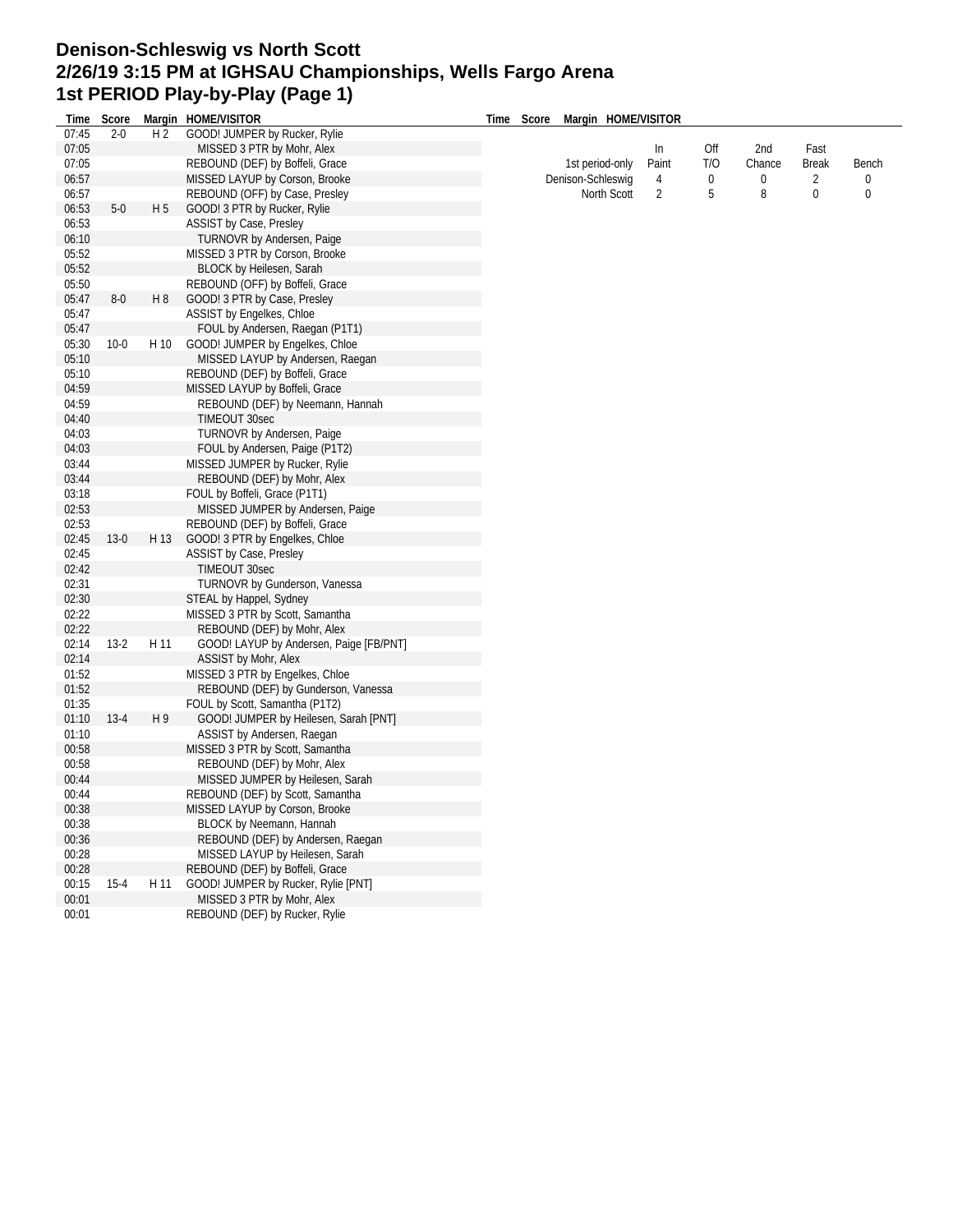## **Denison-Schleswig vs North Scott 2/26/19 3:15 PM at IGHSAU Championships, Wells Fargo Arena 2nd PERIOD Play-by-Play (Page 1) Time Score Margin HOME/VISITOR**

| Time  | Score     |      | Margin HOME/VISITOR                  | Time  | Score | Margin HOME/VISITOR |       |                                 |                                  |              |       |
|-------|-----------|------|--------------------------------------|-------|-------|---------------------|-------|---------------------------------|----------------------------------|--------------|-------|
| 07:55 | $15-6$    | H9   | GOOD! LAYUP by Heilesen, Sarah [PNT] | 00:05 |       |                     |       | MISSED LAYUP by Engelkes, Chloe |                                  |              |       |
| 07:55 |           |      | ASSIST by Mohr, Alex                 | 00:05 |       |                     |       |                                 | REBOUND (DEF) by Andersen, Paige |              |       |
| 07:36 |           |      | TURNOVR by Kilburg, Brooke           |       |       |                     |       |                                 |                                  |              |       |
| 07:35 |           |      | STEAL by Andersen, Raegan            |       |       |                     | In    | Off                             | 2nd                              | Fast         |       |
| 07:31 |           |      | MISSED JUMPER by Andersen, Raegan    |       |       | 2nd period-only     | Paint | T/O                             | Chance                           | <b>Break</b> | Bench |
| 07:31 |           |      | REBOUND (DEF) by (TEAM)              |       |       | Denison-Schleswig   | 6     | 3                               | 0                                | 0            | 0     |
| 06:59 | $18-6$    | H 12 | GOOD! 3 PTR by Scott, Samantha       |       |       | North Scott         | 0     | $\mathbf{1}$                    | 3                                | $\bf{0}$     | 3     |
| 06:59 |           |      | ASSIST by Case, Presley              |       |       |                     |       |                                 |                                  |              |       |
| 06:42 | $18-8$    | H 10 | GOOD! LAYUP by Andersen, Paige [PNT] |       |       |                     |       |                                 |                                  |              |       |
| 06:42 |           |      | ASSIST by Heilesen, Sarah            |       |       |                     |       |                                 |                                  |              |       |
|       |           |      |                                      |       |       |                     |       |                                 |                                  |              |       |
| 06:42 |           |      | FOUL by Scott, Samantha (P2T3)       |       |       |                     |       |                                 |                                  |              |       |
| 06:42 |           |      | MISSED FT SHOT by Andersen, Paige    |       |       |                     |       |                                 |                                  |              |       |
| 06:42 |           |      | REBOUND (DEF) by Rucker, Rylie       |       |       |                     |       |                                 |                                  |              |       |
| 06:27 | $21 - 8$  | H 13 | GOOD! 3 PTR by Case, Presley         |       |       |                     |       |                                 |                                  |              |       |
| 06:27 |           |      | ASSIST by Rucker, Rylie              |       |       |                     |       |                                 |                                  |              |       |
| 06:13 | $21-10$   | H 11 | GOOD! LAYUP by Andersen, Paige [PNT] |       |       |                     |       |                                 |                                  |              |       |
| 06:02 |           |      | MISSED 3 PTR by Rucker, Rylie        |       |       |                     |       |                                 |                                  |              |       |
| 06:02 |           |      | REBOUND (DEF) by Heilesen, Sarah     |       |       |                     |       |                                 |                                  |              |       |
| 05:24 |           |      | TURNOVR by Andersen, Paige           |       |       |                     |       |                                 |                                  |              |       |
| 05:15 |           |      | MISSED LAYUP by Boffeli, Grace       |       |       |                     |       |                                 |                                  |              |       |
| 05:15 |           |      | BLOCK by Andersen, Paige             |       |       |                     |       |                                 |                                  |              |       |
| 05:14 |           |      | REBOUND (OFF) by Boffeli, Grace      |       |       |                     |       |                                 |                                  |              |       |
| 05:14 |           |      | FOUL by Neemann, Hannah (P1T3)       |       |       |                     |       |                                 |                                  |              |       |
|       |           |      | MISSED FT SHOT by Boffeli, Grace     |       |       |                     |       |                                 |                                  |              |       |
| 05:14 |           |      |                                      |       |       |                     |       |                                 |                                  |              |       |
| 05:14 |           |      | REBOUND (OFF) by (DEADBALL)          |       |       |                     |       |                                 |                                  |              |       |
| 05:14 | $22 - 10$ | H 12 | GOOD! FT SHOT by Boffeli, Grace      |       |       |                     |       |                                 |                                  |              |       |
| 04:59 |           |      | TURNOVR by Neemann, Hannah           |       |       |                     |       |                                 |                                  |              |       |
| 04:58 |           |      | STEAL by Case, Presley               |       |       |                     |       |                                 |                                  |              |       |
| 04:55 |           |      | MISSED LAYUP by Case, Presley        |       |       |                     |       |                                 |                                  |              |       |
| 04:55 |           |      | BLOCK by Andersen, Raegan            |       |       |                     |       |                                 |                                  |              |       |
| 04:55 |           |      | REBOUND (OFF) by (TEAM)              |       |       |                     |       |                                 |                                  |              |       |
| 04:43 |           |      | MISSED JUMPER by Boffeli, Grace      |       |       |                     |       |                                 |                                  |              |       |
| 04:43 |           |      | REBOUND (DEF) by Andersen, Paige     |       |       |                     |       |                                 |                                  |              |       |
| 04:05 |           |      | MISSED JUMPER by Heilesen, Sarah     |       |       |                     |       |                                 |                                  |              |       |
| 04:05 |           |      | REBOUND (DEF) by Rucker, Rylie       |       |       |                     |       |                                 |                                  |              |       |
| 03:55 |           |      | MISSED 3 PTR by Corson, Brooke       |       |       |                     |       |                                 |                                  |              |       |
| 03:55 |           |      | REBOUND (DEF) by Neemann, Hannah     |       |       |                     |       |                                 |                                  |              |       |
| 03:38 |           |      |                                      |       |       |                     |       |                                 |                                  |              |       |
|       |           |      | FOUL by Latham, Adriane (P1T4)       |       |       |                     |       |                                 |                                  |              |       |
| 03:28 |           |      | MISSED JUMPER by Gunderson, Vanessa  |       |       |                     |       |                                 |                                  |              |       |
| 03:28 |           |      | REBOUND (DEF) by Latham, Adriane     |       |       |                     |       |                                 |                                  |              |       |
| 03:20 |           |      | FOUL by Heilesen, Sarah (P1T4)       |       |       |                     |       |                                 |                                  |              |       |
| 03:20 | 23-10     | H 13 | GOOD! FT SHOT by Corson, Brooke      |       |       |                     |       |                                 |                                  |              |       |
| 03:20 | 24-10     | H 14 | GOOD! FT SHOT by Corson, Brooke      |       |       |                     |       |                                 |                                  |              |       |
| 03:03 | 24-13     | H 11 | GOOD! 3 PTR by Mohr, Alex            |       |       |                     |       |                                 |                                  |              |       |
| 03:03 |           |      | ASSIST by Heilesen, Sarah            |       |       |                     |       |                                 |                                  |              |       |
| 02:32 |           |      | MISSED 3 PTR by Case, Presley        |       |       |                     |       |                                 |                                  |              |       |
| 02:32 |           |      | REBOUND (OFF) by Boffeli, Grace      |       |       |                     |       |                                 |                                  |              |       |
| 02:31 |           |      | FOUL by Heilesen, Sarah (P2T5)       |       |       |                     |       |                                 |                                  |              |       |
| 02:31 | $25-13$   | H 12 | GOOD! FT SHOT by Boffeli, Grace      |       |       |                     |       |                                 |                                  |              |       |
| 02:31 | $26 - 13$ | H 13 | GOOD! FT SHOT by Boffeli, Grace      |       |       |                     |       |                                 |                                  |              |       |
| 02:23 |           |      | MISSED LAYUP by Mohr, Alex           |       |       |                     |       |                                 |                                  |              |       |
| 02:23 |           |      | REBOUND (DEF) by Boffeli, Grace      |       |       |                     |       |                                 |                                  |              |       |
| 02:12 | 28-13     | H 15 | GOOD! JUMPER by Boffeli, Grace       |       |       |                     |       |                                 |                                  |              |       |
| 02:12 |           |      | ASSIST by Case, Presley              |       |       |                     |       |                                 |                                  |              |       |
|       |           |      |                                      |       |       |                     |       |                                 |                                  |              |       |
| 01:54 |           |      | FOUL by Rucker, Rylie (P1T5)         |       |       |                     |       |                                 |                                  |              |       |
| 01:53 |           |      | TURNOVR by Neemann, Hannah           |       |       |                     |       |                                 |                                  |              |       |
| 01:50 |           |      | STEAL by Kilburg, Brooke             |       |       |                     |       |                                 |                                  |              |       |
| 01:48 |           |      | TURNOVR by Kilburg, Brooke           |       |       |                     |       |                                 |                                  |              |       |
| 01:47 |           |      | STEAL by Gunderson, Vanessa          |       |       |                     |       |                                 |                                  |              |       |
| 01:44 | 28-16     | H 12 | GOOD! 3 PTR by Mohr, Alex            |       |       |                     |       |                                 |                                  |              |       |
| 01:44 |           |      | ASSIST by Gunderson, Vanessa         |       |       |                     |       |                                 |                                  |              |       |
| 01:21 |           |      | MISSED JUMPER by Boffeli, Grace      |       |       |                     |       |                                 |                                  |              |       |
| 01:21 |           |      | REBOUND (DEF) by Neemann, Hannah     |       |       |                     |       |                                 |                                  |              |       |
| 00:57 |           |      | TIMEOUT 30sec                        |       |       |                     |       |                                 |                                  |              |       |
| 00:57 |           |      | TURNOVR by Andersen, Paige           |       |       |                     |       |                                 |                                  |              |       |
| 00:57 |           |      | STEAL by Latham, Adriane             |       |       |                     |       |                                 |                                  |              |       |
| 00:45 |           |      | TURNOVR by Latham, Adriane           |       |       |                     |       |                                 |                                  |              |       |
| 00:43 |           |      | STEAL by Mohr, Alex                  |       |       |                     |       |                                 |                                  |              |       |
| 00:31 |           |      | TURNOVR by Mohr, Alex                |       |       |                     |       |                                 |                                  |              |       |
|       |           |      |                                      |       |       |                     |       |                                 |                                  |              |       |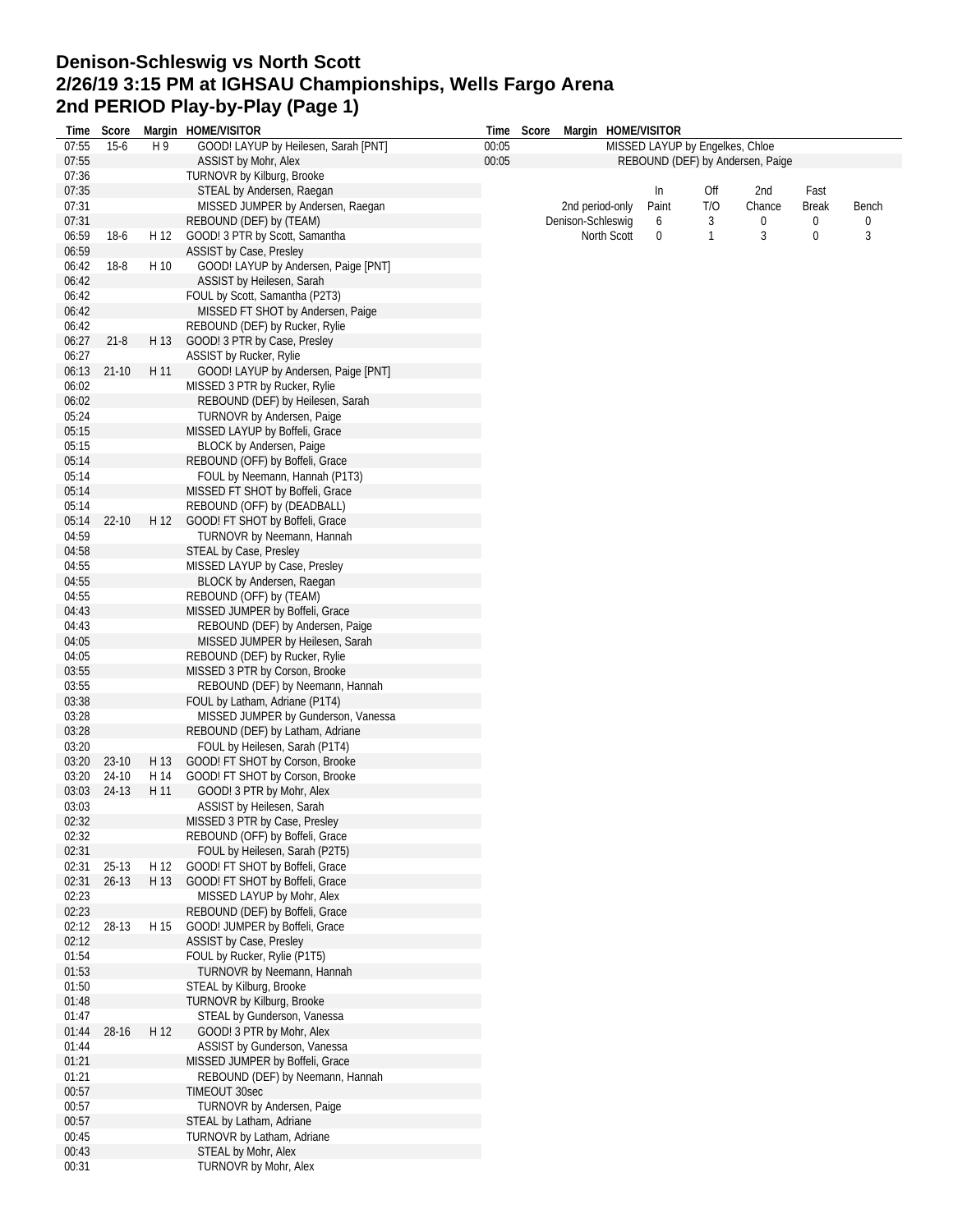## **Denison-Schleswig vs North Scott 2/26/19 3:15 PM at IGHSAU Championships, Wells Fargo Arena 3rd PERIOD Play-by-Play (Page 1)**

| Time           | Score   |      | Margin HOME/VISITOR                                               | Time  | Score |                   |                 | Margin HOME/VISITOR              |     |                                   |              |       |
|----------------|---------|------|-------------------------------------------------------------------|-------|-------|-------------------|-----------------|----------------------------------|-----|-----------------------------------|--------------|-------|
| 07:43          |         |      | MISSED LAYUP by Boffeli, Grace                                    | 00:35 |       |                   |                 | ASSIST by Heilesen, Sarah        |     |                                   |              |       |
| 07:43          |         |      | REBOUND (DEF) by Andersen, Paige                                  | 00:04 |       |                   |                 | MISSED LAYUP by Rucker, Rylie    |     |                                   |              |       |
| 07:19          |         |      | MISSED LAYUP by Heilesen, Sarah                                   | 00:04 |       |                   |                 | REBOUND (OFF) by Latham, Adriane |     |                                   |              |       |
| 07:19          |         |      | REBOUND (OFF) by Heilesen, Sarah                                  | 00:01 |       |                   |                 | MISSED LAYUP by Latham, Adriane  |     |                                   |              |       |
| 07:09<br>07:02 | 28-18   | H 10 | GOOD! LAYUP by Heilesen, Sarah [PNT]                              | 00:01 |       |                   |                 |                                  |     | REBOUND (DEF) by Andersen, Raegan |              |       |
| 07:02          |         |      | MISSED 3 PTR by Rucker, Rylie<br>REBOUND (DEF) by Heilesen, Sarah |       |       |                   |                 | In                               | Off | 2nd                               | Fast         |       |
| 06:58          |         |      | TURNOVR by Heilesen, Sarah                                        |       |       |                   | 3rd period-only | Paint                            | T/O | Chance                            | <b>Break</b> | Bench |
| 06:58          |         |      | STEAL by Case, Presley                                            |       |       | Denison-Schleswig |                 | 8                                | 4   | 4                                 | 0            | 5     |
| 06:48          |         |      | MISSED LAYUP by Case, Presley                                     |       |       |                   | North Scott     | 6                                | 2   | 0                                 | 0            | 8     |
| 06:48          |         |      | REBOUND (DEF) by Mohr, Alex                                       |       |       |                   |                 |                                  |     |                                   |              |       |
| 06:22          |         |      | FOUL by Case, Presley (P1T1)                                      |       |       |                   |                 |                                  |     |                                   |              |       |
| 06:22          | 28-19   | H9   | GOOD! FT SHOT by Andersen, Raegan                                 |       |       |                   |                 |                                  |     |                                   |              |       |
| 06:22          |         |      | MISSED FT SHOT by Andersen, Raegan                                |       |       |                   |                 |                                  |     |                                   |              |       |
| 06:22          |         |      | REBOUND (DEF) by Scott, Samantha                                  |       |       |                   |                 |                                  |     |                                   |              |       |
| 06:09          |         |      | MISSED LAYUP by Boffeli, Grace                                    |       |       |                   |                 |                                  |     |                                   |              |       |
| 06:09          |         |      | REBOUND (DEF) by Andersen, Paige                                  |       |       |                   |                 |                                  |     |                                   |              |       |
| 05:44          |         |      | MISSED LAYUP by Andersen, Paige                                   |       |       |                   |                 |                                  |     |                                   |              |       |
| 05:44          |         |      | REBOUND (DEF) by Boffeli, Grace                                   |       |       |                   |                 |                                  |     |                                   |              |       |
| 05:35          | $30-19$ | H 11 | GOOD! LAYUP by Scott, Samantha [PNT]                              |       |       |                   |                 |                                  |     |                                   |              |       |
| 05:16          |         |      | MISSED 3 PTR by Andersen, Paige                                   |       |       |                   |                 |                                  |     |                                   |              |       |
| 05:16          |         |      | REBOUND (OFF) by Heilesen, Sarah                                  |       |       |                   |                 |                                  |     |                                   |              |       |
| 05:08          |         |      | MISSED 3 PTR by Mohr, Alex                                        |       |       |                   |                 |                                  |     |                                   |              |       |
| 05:08<br>05:06 |         |      | REBOUND (OFF) by Andersen, Paige                                  |       |       |                   |                 |                                  |     |                                   |              |       |
| 05:06          |         |      | MISSED LAYUP by Andersen, Paige<br>REBOUND (DEF) by Rucker, Rylie |       |       |                   |                 |                                  |     |                                   |              |       |
| 04:48          | 33-19   | H 14 | GOOD! 3 PTR by Scott, Samantha                                    |       |       |                   |                 |                                  |     |                                   |              |       |
| 04:48          |         |      | <b>ASSIST by Case, Presley</b>                                    |       |       |                   |                 |                                  |     |                                   |              |       |
| 04:06          |         |      | MISSED JUMPER by Neemann, Hannah                                  |       |       |                   |                 |                                  |     |                                   |              |       |
| 04:06          |         |      | REBOUND (DEF) by Rucker, Rylie                                    |       |       |                   |                 |                                  |     |                                   |              |       |
| 04:03          |         |      | FOUL by Andersen, Paige (P2T1)                                    |       |       |                   |                 |                                  |     |                                   |              |       |
| 03:38          | 35-19   | H 16 | GOOD! LAYUP by Boffeli, Grace [PNT]                               |       |       |                   |                 |                                  |     |                                   |              |       |
| 03:38          |         |      | ASSIST by Case, Presley                                           |       |       |                   |                 |                                  |     |                                   |              |       |
| 03:38          |         |      | FOUL by Gunderson, Vanessa (P1T2)                                 |       |       |                   |                 |                                  |     |                                   |              |       |
| 03:38          |         |      | MISSED FT SHOT by Boffeli, Grace                                  |       |       |                   |                 |                                  |     |                                   |              |       |
| 03:38          |         |      | REBOUND (DEF) by Heilesen, Sarah                                  |       |       |                   |                 |                                  |     |                                   |              |       |
| 03:15          |         |      | MISSED 3 PTR by Mohr, Alex                                        |       |       |                   |                 |                                  |     |                                   |              |       |
| 03:15          |         |      | REBOUND (OFF) by Andersen, Paige                                  |       |       |                   |                 |                                  |     |                                   |              |       |
| 03:10          |         |      | TURNOVR by Andersen, Paige                                        |       |       |                   |                 |                                  |     |                                   |              |       |
| 03:09<br>02:37 | 37-19   | H 18 | STEAL by Scott, Samantha<br>GOOD! JUMPER by Boffeli, Grace [PNT]  |       |       |                   |                 |                                  |     |                                   |              |       |
| 02:37          |         |      | ASSIST by Rucker, Rylie                                           |       |       |                   |                 |                                  |     |                                   |              |       |
| 02:23          |         |      | MISSED 3 PTR by Heilesen, Sarah                                   |       |       |                   |                 |                                  |     |                                   |              |       |
| 02:23          |         |      | REBOUND (DEF) by Boffeli, Grace                                   |       |       |                   |                 |                                  |     |                                   |              |       |
| 02:06          | 40-19   | H 21 | GOOD! 3 PTR by Scott, Samantha                                    |       |       |                   |                 |                                  |     |                                   |              |       |
| 02:06          |         |      | ASSIST by Rucker, Rylie                                           |       |       |                   |                 |                                  |     |                                   |              |       |
| 01:49          |         |      | FOUL by Engelkes, Chloe (P1T2)                                    |       |       |                   |                 |                                  |     |                                   |              |       |
| 01:49          |         |      | MISSED FT SHOT by Heilesen, Sarah                                 |       |       |                   |                 |                                  |     |                                   |              |       |
| 01:49          |         |      | REBOUND (OFF) by (DEADBALL)                                       |       |       |                   |                 |                                  |     |                                   |              |       |
| 01:49          |         |      | MISSED FT SHOT by Heilesen, Sarah                                 |       |       |                   |                 |                                  |     |                                   |              |       |
| 01:49          |         |      | REBOUND (DEF) by Latham, Adriane                                  |       |       |                   |                 |                                  |     |                                   |              |       |
| 01:40          |         |      | MISSED LAYUP by Case, Presley                                     |       |       |                   |                 |                                  |     |                                   |              |       |
| 01:40          |         |      | REBOUND (OFF) by Latham, Adriane                                  |       |       |                   |                 |                                  |     |                                   |              |       |
| 01:37<br>01:36 |         |      | TURNOVR by Latham, Adriane                                        |       |       |                   |                 |                                  |     |                                   |              |       |
| 01:33          |         |      | STEAL by Mohr, Alex<br>FOUL by Scott, Samantha (P3T3)             |       |       |                   |                 |                                  |     |                                   |              |       |
| 01:28          | 40-21   | H 19 | GOOD! LAYUP by Gunderson, Vanessa [PNT]                           |       |       |                   |                 |                                  |     |                                   |              |       |
| 01:06          |         |      | MISSED JUMPER by Engelkes, Chloe                                  |       |       |                   |                 |                                  |     |                                   |              |       |
| 01:06          |         |      | REBOUND (DEF) by Gunderson, Vanessa                               |       |       |                   |                 |                                  |     |                                   |              |       |
| 00:58          | 40-23   | H 17 | GOOD! LAYUP by Gunderson, Vanessa [PNT]                           |       |       |                   |                 |                                  |     |                                   |              |       |
| 00:58          |         |      | FOUL by Case, Presley (P2T4)                                      |       |       |                   |                 |                                  |     |                                   |              |       |
| 00:58          | 40-24   | H 16 | GOOD! FT SHOT by Gunderson, Vanessa                               |       |       |                   |                 |                                  |     |                                   |              |       |
| 00:50          |         |      | TURNOVR by Corson, Brooke                                         |       |       |                   |                 |                                  |     |                                   |              |       |
| 00:49          |         |      | STEAL by Mohr, Alex                                               |       |       |                   |                 |                                  |     |                                   |              |       |
| 00:45          |         |      | MISSED 3 PTR by Gunderson, Vanessa                                |       |       |                   |                 |                                  |     |                                   |              |       |
| 00:45          |         |      | REBOUND (OFF) by Andersen, Raegan                                 |       |       |                   |                 |                                  |     |                                   |              |       |
| 00:39          |         |      | MISSED 3 PTR by Neemann, Hannah                                   |       |       |                   |                 |                                  |     |                                   |              |       |
| 00:37          |         |      | REBOUND (OFF) by (TEAM)                                           |       |       |                   |                 |                                  |     |                                   |              |       |
| 00:35          | 40-26   | H 14 | GOOD! LAYUP by Neemann, Hannah [PNT]                              |       |       |                   |                 |                                  |     |                                   |              |       |